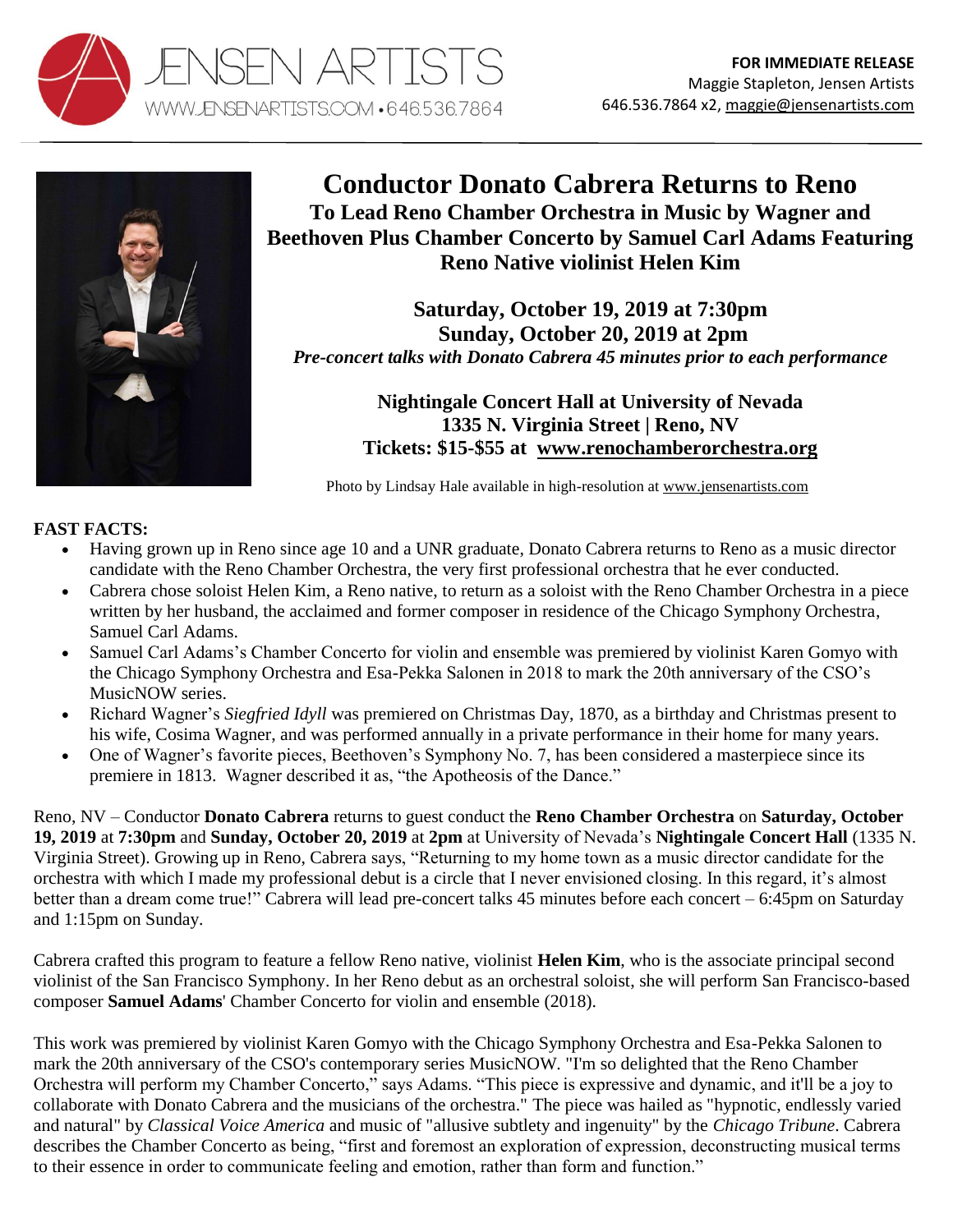**Richard Wagner's Siegfried Idyll** begins the program of works spanning multiple musical eras, yet connected in their shared trait of breaking the molds in which they were conceived. Cabrera states, "Wagner's Siegfried Idyll, the Chamber Concerto of Samuel Carl Adams, and Beethoven's Symphony №7, fit nicely in the current, cookie-cutter format of Overture-Concerto-Symphony that most orchestras follow, as if there's been an international summit on the matter. However, what makes each of these pieces so unique and special, and why I've programmed them together, is how these composers use molds only in order to smash them." Cabrera continues about the Wagner asking, "Is it an overture? A tone-poem? A symphonic miniature? You could easily call it any one of these things but, for me, it is simply a musical expression of a very joyous and idyllic time between two people who were happy and in love.

Reno Chamber Orchestra celebrates Beethoven throughout the 2019-2020 season in celebration of his 250<sup>th</sup> birthday in 2020 and Cabrera ends this program with **Beethoven's Symphony No. 7.** Cabrera also was inspired to program this symphony by a quote by Richard Wagner, calling Beethoven's *Symphony №7,* "the Apotheosis of the Dance." Donato writes, "Why was dance the analogy that Wagner chose to use? The answer is: rhythm. The entire symphony, from the first note to the last, focuses on rhythm. He enlivens and energizes these rhythms with simple yet unforgettable harmonies. He provides further excitement by surprising us with his typically extreme dynamics."

Read Donato Cabrera's program notes here - <http://bit.ly/RCOProgramNotesDC>

Listen to Donato Cabrera's Spotify playlist of his favorite recordings of the concert's music here <http://bit.ly/DCRCO2019>

Watch Donato's introduction to the concert here - <https://youtu.be/fiEQOQBi7lE>

#### **About Donato Cabrera**

Donato Cabrera is the Music Director of the California Symphony and the Las Vegas Philharmonic, and served as the Resident Conductor of the San Francisco Symphony and the Wattis Foundation Music Director of the San Francisco Symphony Youth Orchestra from 2009-2016.

Since Cabrera's appointment as Music Director in 2013 of the California Symphony, the organization has redefined what it means to be an orchestra in the 21st Century. Under Cabrera's baton, the California Symphony has reached new artistic heights by implementing innovative programming that emphasizes welcoming newcomers and loyalists alike, building on its reputation for championing music by living composers, and committing to programming music by women and people of color. Cabrera has greatly changed the Las Vegas Philharmonic's concert experience by expanding the scope and breadth of its orchestral concerts, hosting engaging and lively pre-concert conversations with guest artists and composers, and by creating the Spotlight Concert series that features the musicians of the Las Vegas Philharmonic in intimate chamber music performances.

Deeply committed to diversity and education through the arts, Cabrera evaluates the scope, breadth, and content of the California Symphony and Las Vegas Philharmonic's music education programs. California Symphony's *Sound Minds* program has achieved national attention for its *El Sistema*-inspired approach and has a proven track record in impacting the lives and improving the test scores of hundreds of K-6 children in San Pablo's Downer Elementary School. Annually reaching over 20,000 Title I fourth graders of the Clark County School District, Cabrera has completely reshaped Las Vegas Philharmonic's Youth Concert Series to be a curriculum-based concert experience, while also integrating a handson, complimentary experience with the Discovery Museum, Las Vegas.

In recent seasons, Cabrera has made impressive debuts with the National Symphony's KC Jukebox at the Kennedy Center, Louisville Orchestra, Hartford Symphony, Orquesta Filarmónica de Jalisco, Philharmonic Orchestra of the Staatstheater Cottbus, Orquesta Filarmónica de Boca del Río, Orquesta Sinfónica Concepción, Nevada Ballet Theatre, New West Symphony, Kalamazoo Symphony, and the Reno Philharmonic. In 2016, he led the Chicago Symphony Orchestra in performances with Grammy Award-winning singer Lila Downs. Cabrera made his Carnegie Hall debut leading the world premiere of Mark Grey's *Ătash Sorushan* with soprano, Jessica Rivera.

As Resident Conductor of the San Francisco Symphony, Cabrera worked closely with its Music Director Michael Tilson Thomas and frequently conducted the orchestra in a variety of concerts, including all of the education and family concerts, reaching over 70,000 children throughout the Bay Area every year. During his seven seasons as Music Director of the San Francisco Symphony Youth Orchestra, Cabrera took the group on two European tours, winning an ASCAP Award for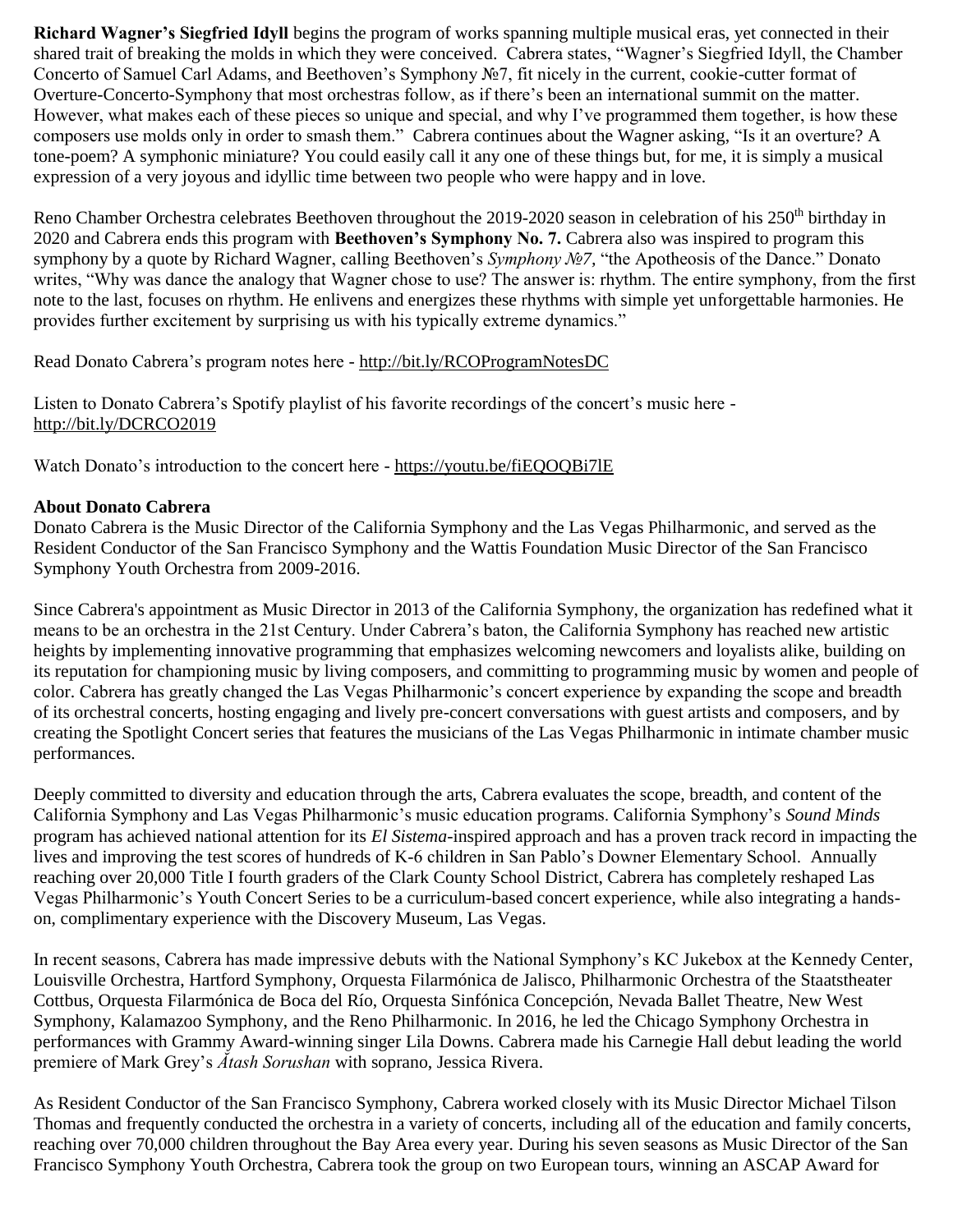Adventurous Programming of American Music on Foreign Tours, and receiving critical acclaim for a live recording from the Berlin Philharmonie of Mahler's Symphony No. 1.

Cabrera is equally at home in the world of opera. He was the Resident Conductor of the San Francisco Opera from 2005- 2008, and has also been an assistant conductor for productions at the Metropolitan Opera, Lyric Opera of Chicago, the Ravinia Festival, Festival di Spoleto, the Aspen Music Festival, and the Music Academy of the West. Since 2008, Cabrera has frequently conducted productions in Concepción, Chile.

Awards and fellowships include a Herbert von Karajan Conducting Fellowship at the Salzburg Festival and conducting the Nashville Symphony in the League of American Orchestra's prestigious Bruno Walter National Conductor Preview. Donato Cabrera was recognized by the Consulate-General of Mexico in San Francisco as a Luminary of the Friends of Mexico Honorary Committee, for his contributions to promoting and developing the presence of the Mexican community in the Bay Area. For more information, visit [www.donatocabrera.com.](http://www.donatocabrera.com/)

### **About Helen Kim**

Violinist Helen Kim enjoys a multi-faceted career that has her regularly performing across the Americas, Europe, and Asia. Since her concerto debut at the age of eight, Kim has given performances at the Kennedy Center, Carnegie Hall, BBC Proms, Suntory Hall, and Disney Hall, among others.

In recent seasons, Kim has made concerto appearances with the St. Louis Symphony and Aspen Festival Orchestra under the baton of conductors Nicholas McGegan and Jun Märkl and performed works for solo violin on San Francisco Symphony's Soundbox series and the Pulitzer Museum.

An eager advocate of contemporary and 20th century music, Kim has performed the works of Pierre Boulez, Morton Feldman, Salvatore Sciarrino, John Adams and James McMillan on notable new music series and festivals. Recent festival appearances include the Innsbrook Institute, Luzerne Music Center, and Missouri River Festival of the Arts.

Since garnering the top prize at the Coleman Competition in 2011 with her piano trio, Kim has enjoyed opportunities to perform chamber music with preeminent artists such as violinist Midori Goto and members of the Juilliard and Tokyo Quartets, and is looking forward to a collaboration with the St. Lawrence String Quartet in the 19-20 season.

Kim is currently the Associate Principal Second Violin of the SF Symphony and was recently appointed Associate Concertmaster of the Seattle Symphony.

### **About Samuel Carl Adams**

Recently named a 2019 Guggenheim Fellow, Samuel Adams (b. 1985, San Francisco, CA) is a composer of acoustic and electroacoustic music. His work has been hailed as "mesmerizing" and "music of a composer with a personal voice and keen imagination" by The New York Times, "canny and assured" by The Chicago Tribune and "wondrously alluring" by The San Francisco Chronicle.

Highlights of the 2019/20 season include a new work for the Australian Chamber Orchestra, which will be toured in both Australia and the United States, and the premiere performances of his Second String Quartet for Chicago-based Spektral Quartet in New York, Seattle, and Berkeley. Adams is also building an evening-length work for dance entitled Lyra, which will premiere this coming July in San Francisco.

Adams served as the curator for the Chicago Symphony Orchestra's MusicNOW series from 2015-2018, a period that saw the commissioning of nine new works, including Amy Beth Kirsten's SAVIOR and a new work by Manual Cinema, as well as the development of an audiovisual collaboration with the Art Institute of Chicago. He has also curated for the San Francisco Symphony as part of their experimental SoundBox series.

Adams has held residencies at Civitella Ranieri (Umbria, IT), Visby International Centre for Composers (Visby, SE), Avaloch Farm (Boscawen, NH), Ucross (Ucross, WY), and Djerassi Resident Artists Program (La Honda, CA).

Adams grew up in the San Francisco Bay Area where he attended Berkeley's Crowden School. He went on to study at Stanford University, where he earned a bachelor's degree with honors in composition and electroacoustic music while also working as a bassist in the San Francisco improvised music community. He received a master's degree in composition from The Yale School of Music.